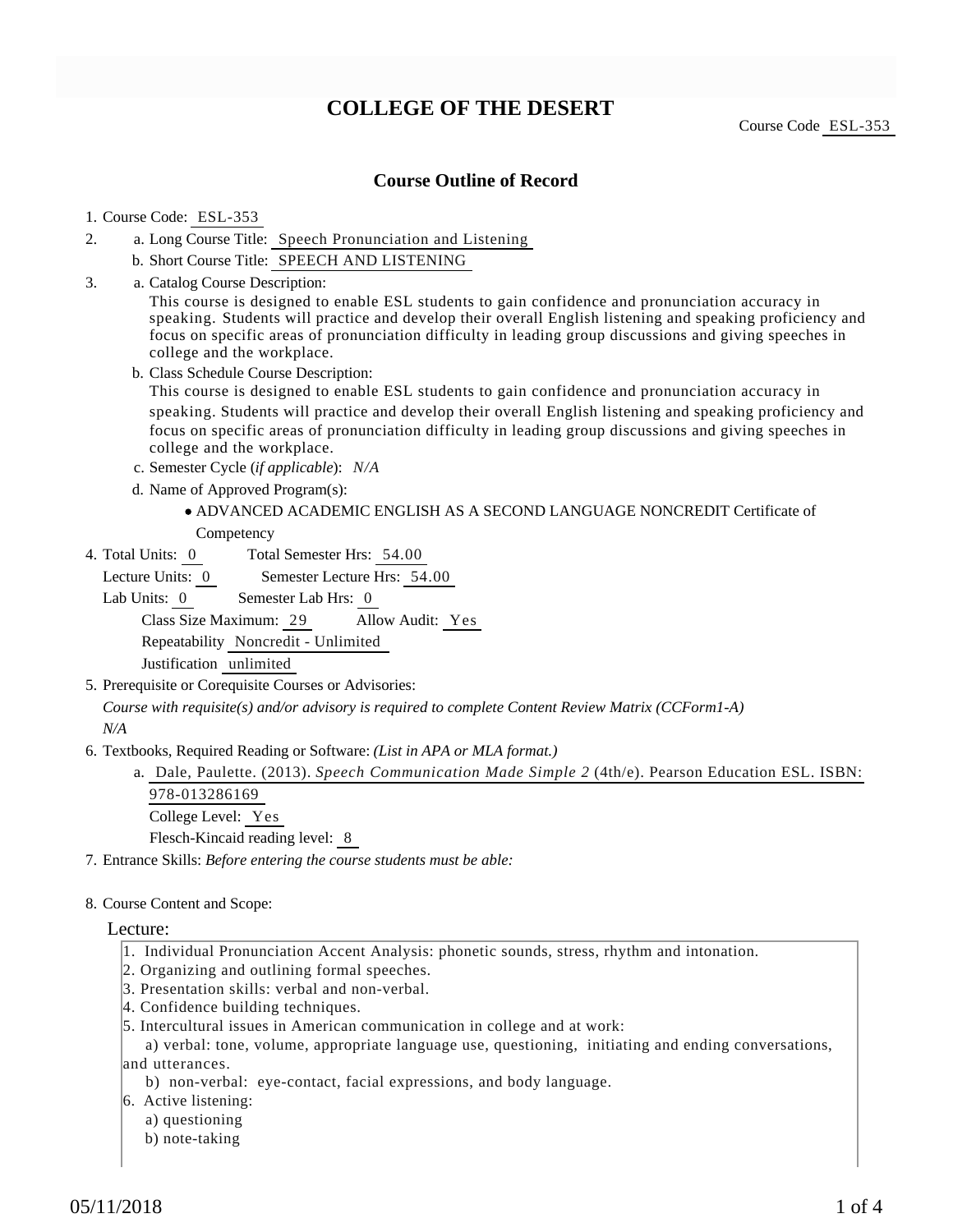# ESL 353-Speech Pronunciation and Listening

Lab: *(if the "Lab Hours" is greater than zero this is required)*

9. Course Student Learning Outcomes:

1.

Communicate orally modeling standard American diction and fluency.

 $2<sup>2</sup>$ 

Actively ask and answer questions in group discussions.

3.

Produce and then present structured speeches.

10. Course Objectives: Upon completion of this course, students will be able to:

- a. Exhibit consistent use of oral presentation skills;
- b. Demonstrate self-confidence when speaking in front of a group;
- c. Organize oral presentations;
- d. Produce improved standard English diction and fluency through practice of oral presentations;
- e. Demonstrate culturally appropriate oral communication skills and interpretation of American speech;
- f. Employ active listening techniques;
- g. Demonstrate overall oral and aural comprehension in academic and workplace situations.
- 11. Methods of Instruction: *(Integration: Elements should validate parallel course outline elements)* 
	- a. Discussion
	- b. Lecture
	- c. Participation
	- d. Role Playing
	- e. Technology-based instruction

12. Assignments: (List samples of specific activities/assignments students are expected to complete both in and outside of class.) In Class Hours: 54.00

Outside Class Hours: 108.00

a. In-class Assignments

- 1. Role-play scenarios: job interview, conflict resolution, and cultural differences.
- 2. View video lectures from range of content areas and practice listening comprehension and note-taking skills.
- 3. Partner practice and group practice: leading discussions and participating in discussions.
- 4. Peer critique formal speeches.

### b. Out-of-class Assignments

- 1. Create organized speeches.
- 2. Read Text and Blackboard material and do practice activities.
- 3. Create job interview answers and practice for oral interview.
- 4. Take notes on assigned videos.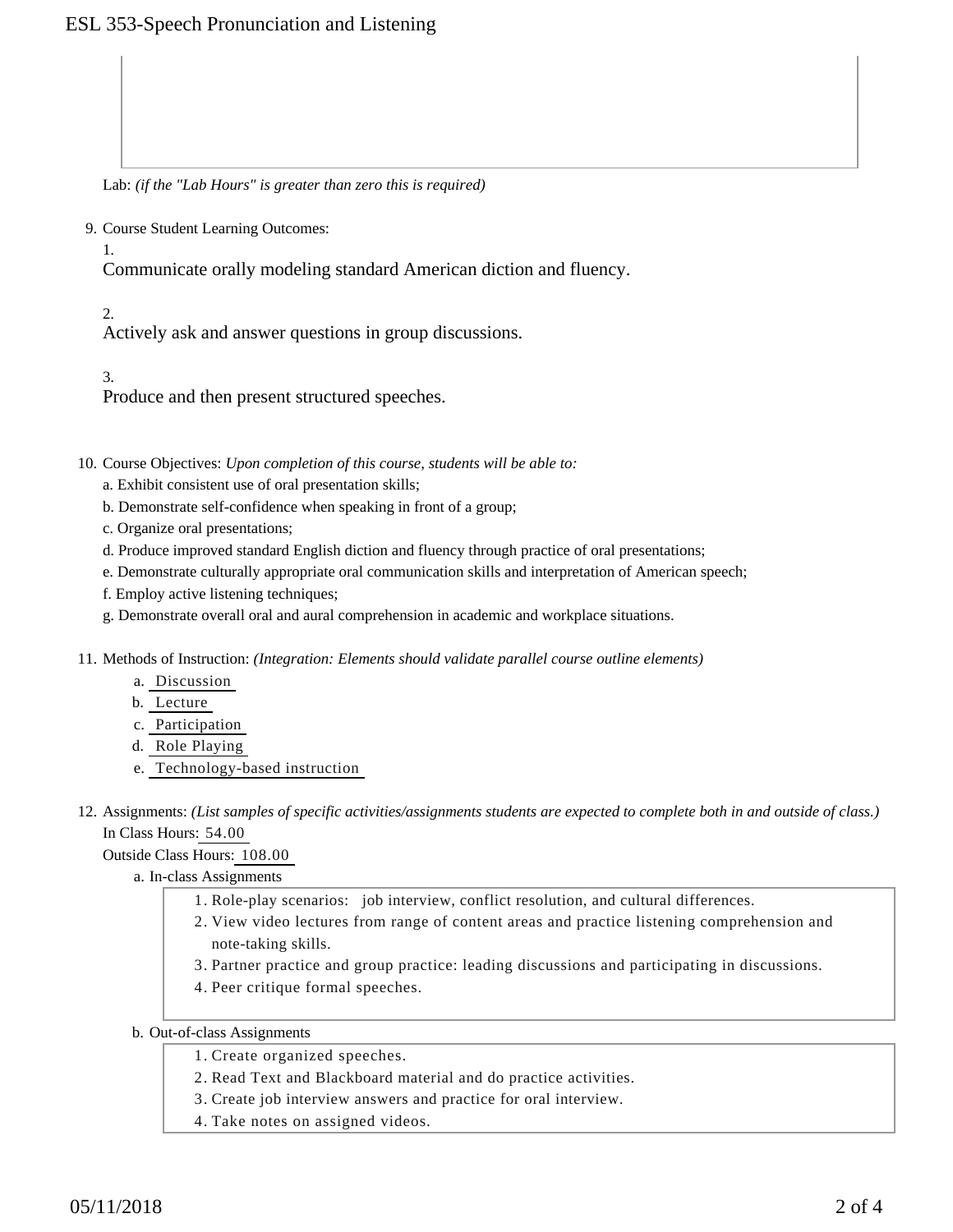# ESL 353-Speech Pronunciation and Listening

- 13. Methods of Evaluating Student Progress: The student will demonstrate proficiency by:
	- Written homework
	- Critiques
	- Presentations/student demonstration observations
	- In-class presentations like job-interview, academic speech, etc.
	- Group activity participation/observation
	- Partner and small group discussions.
	- Self/peer assessment and portfolio evaluation
	- Peer assessment applying rubric to student presentations.
	- True/false/multiple choice examinations
	- Mid-term and final evaluations
	- Student participation/contribution
	- Oral and practical examination

Exams on public speaking and academic vocabulary from lectures.

- 14. Methods of Evaluating: Additional Assessment Information:
- 15. Need/Purpose/Rationale -- All courses must meet one or more CCC missions.
	- PO-GE C3 Arts, Humanities, and Culture

Analyze the variety of forms of expression and how those are used to communicate social, cultural, and personal

ideas, feelings, and concepts;

Effectively communicate and express themselves and make themselves understood through visual, auditory,

tactile, and symbolic means.

Articulate the differences and similarities between and within cultures.

PO-GE C4.a - Language & Rationality (English Composition)

Communicate in many different situations, involving diverse people and viewpoints.

Listen and analyze the substance of others' comments.

Recognize public presentation of oral and written work as a process subject to brainstorming, organizing,

drafting, and revising.

IO - Personal and Professional Development

Self-evaluate knowledge, skills, and abilities.

IO - Critical Thinking and Communication

 Appreciate diversity as it is expressed in multiple disciplines and across various cultures through reading, speaking and writing.

 Conduct research, gather and evaluate appropriate information, organize evidence into oral and written presentation, using proper MLA, APA, and other discipline-specific formats to cite sources.

IO - Global Citizenship - Ethical Behavior

 Appreciate the complexity of global relationships between self and others, as well as self and the environment. Exhibit respect for self and others.

PO-SSS Personal Development and Responsibility

Value and accept people with different cultural and linguistic backgrounds and abilities.

16. Comparable Transfer Course

| <b>University System</b>                                     |  | <b>Campus</b>             | <b>Course Number</b> | <b>Course Title</b> | <b>Catalog Year</b> |
|--------------------------------------------------------------|--|---------------------------|----------------------|---------------------|---------------------|
| 17. Special Materials and/or Equipment Required of Students: |  |                           |                      |                     |                     |
| 18. Materials Fees:                                          |  | <b>Required Material?</b> |                      |                     |                     |

**Material or Item Cost Per Unit Total Cost Per Unit Total Cost Per Unit Cost Per Unit Cost Per Cost Per Unit Cost Per Cost Per Cost Per Cost Per Cost Per Cost Per Cost Per Cost Per Cost Per Cost Per Cost Per Cost Per Cost**